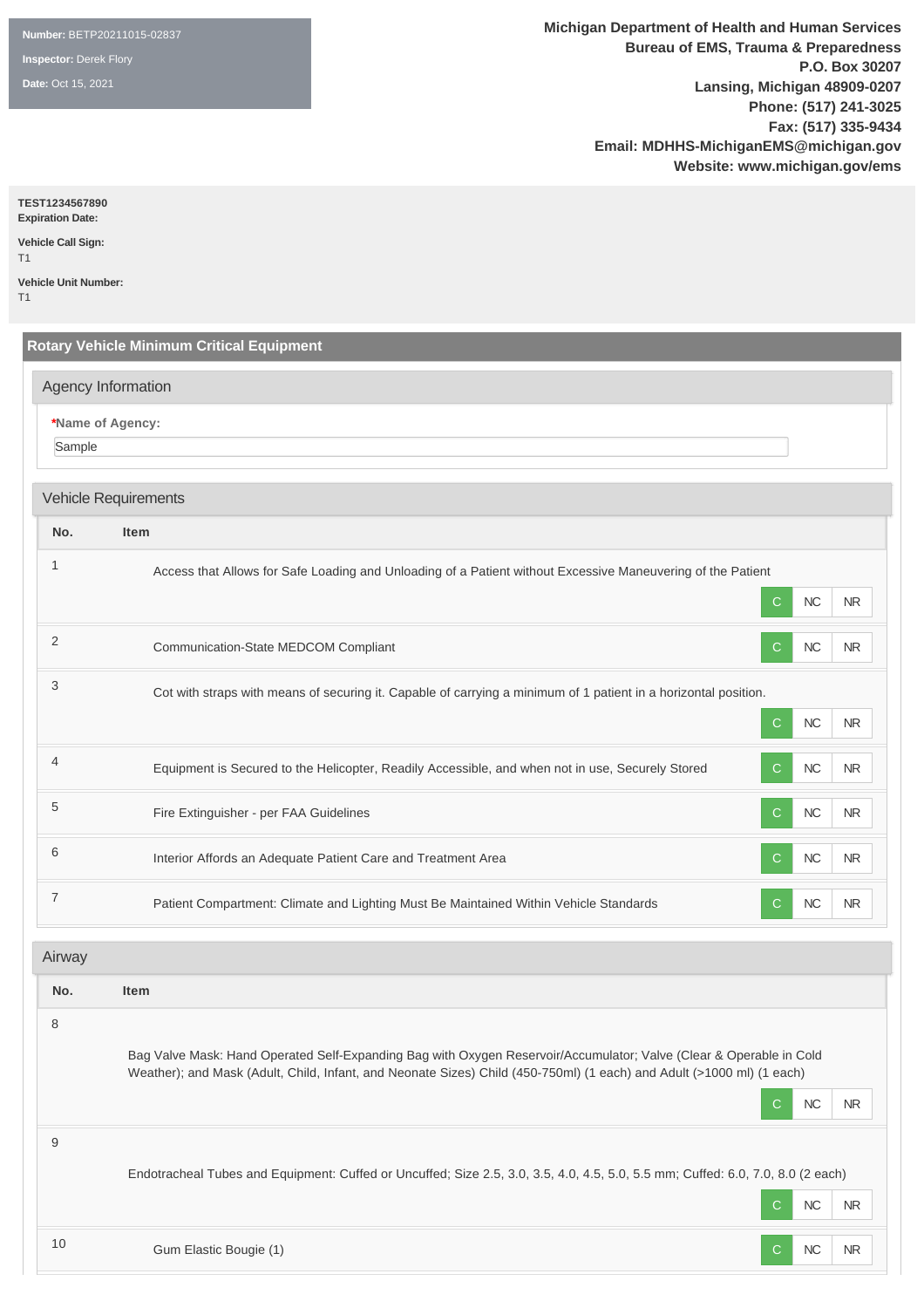| 11                 | Video Laryngoscope Blades: Curved Sizes 2, 3, or 4 (2); Stright Sizes 0, 1, 2, 3, or 4 (4) (1 each)                                                                                                           | С            | NC         | $\sf NR$       |
|--------------------|---------------------------------------------------------------------------------------------------------------------------------------------------------------------------------------------------------------|--------------|------------|----------------|
| 12                 | Laryngoscope Bulb, Batteries, and Handle (1 set)                                                                                                                                                              | C.           | $NC$       | <b>NR</b>      |
| 13                 | Laryngoscope Handle (1) (Spare)                                                                                                                                                                               | $\mathsf{C}$ | ${\sf NC}$ | NR             |
| 14                 | Magill Forceps: Adult & Pediatric (1 each)                                                                                                                                                                    | $\mathsf{C}$ | $NC$       | NR             |
| 15                 | Manometer Compatible with BVM System                                                                                                                                                                          | $\mathsf{C}$ | $NC$       | <b>NR</b>      |
| 16                 | Manual Peep Valve - Compatible with BVM System                                                                                                                                                                | $\mathsf{C}$ | $NC$       | $\sf NR$       |
| 17                 | Nasal Cannulas: Adult and Pediatric (1 each)                                                                                                                                                                  | $\mathsf{C}$ | $NC$       | NR             |
| 18                 | Nasopharyngeal Airways: 1 Size between 16-24 fr and 1 Size between 26-34 fr                                                                                                                                   | C            | $NC$       | NR             |
| 19                 | Nebulizer (1)                                                                                                                                                                                                 | C.           | NC         | NR             |
| 20                 | Non-Rebreather Masks: Adult, Child, and Infant (1 each)                                                                                                                                                       | $\mathsf{C}$ | $NC$       | <b>NR</b>      |
| 21                 | Oropharyngeal Airway: 0-1, 2-3, 4-5 (1 each)                                                                                                                                                                  | C.           | NC         | NR             |
| 22                 | Oxygen On-Board w/Regulator Capable of 15 lpm, and Supplies                                                                                                                                                   | $\mathsf{C}$ | $NC$       | <b>NR</b>      |
| 23                 | Oxygen Portable with Regulator Capable of 15 lpm, and Supplies                                                                                                                                                | $\mathsf{C}$ | $NC$       | NR             |
| 24                 | Pulse Oximeter with Pediatric & Adult Capability (1)                                                                                                                                                          | C.           | NC         | <b>NR</b>      |
| 25                 | Stylettes for Endotracheal Tubes: Adult and Pediatric (1 each)                                                                                                                                                | C.           | $NC$       | NR             |
| 26                 | Suction On-Board with a Regulator                                                                                                                                                                             | $\mathsf{C}$ | NC         | ${\sf NR}$     |
| 27                 | <b>Suction Portable</b>                                                                                                                                                                                       | С            | <b>NC</b>  | N <sub>R</sub> |
| 28                 | Suction Tubing: Wide-Bore Tubing, Rigid Pharyngeal Curved Suction Tip and Tonsil and Flexible Suction Catheters 6F-16F (1<br>between 6F-10F and 1 between 12F-16F). 1 set for each mechanical suction device. | C.           | NC         | N <sub>R</sub> |
| 29                 | Supraglottic (Combitube, King, I-Gel) (1 of Each Adult and Pediatric Size Required)                                                                                                                           | C.           | NC         | <b>NR</b>      |
| 30                 | Syringes (1, 3, 5, 10, and 20 ML) - Multiple of each size                                                                                                                                                     | C.           | <b>NC</b>  | NR.            |
| 31                 | Transport Ventilator with Volume/Pressure/NIVPPV Capabilities                                                                                                                                                 | C.           | NC         | N <sub>R</sub> |
| 32                 | Tube Holder (1)                                                                                                                                                                                               | C.           | <b>NC</b>  | NR.            |
| Trauma - Bandaging |                                                                                                                                                                                                               |              |            |                |
| No.                | <b>Item</b>                                                                                                                                                                                                   |              |            |                |
| 33                 | Arterial Tourniquet (commercial) (1)                                                                                                                                                                          | C.           | <b>NC</b>  | NR.            |
| 34                 | Hemostatic Agent (1)                                                                                                                                                                                          | C.           | NC         | NR.            |
| 35                 | Occlusive Chest Seal, or Commercial Device                                                                                                                                                                    | С            | NC         | <b>NR</b>      |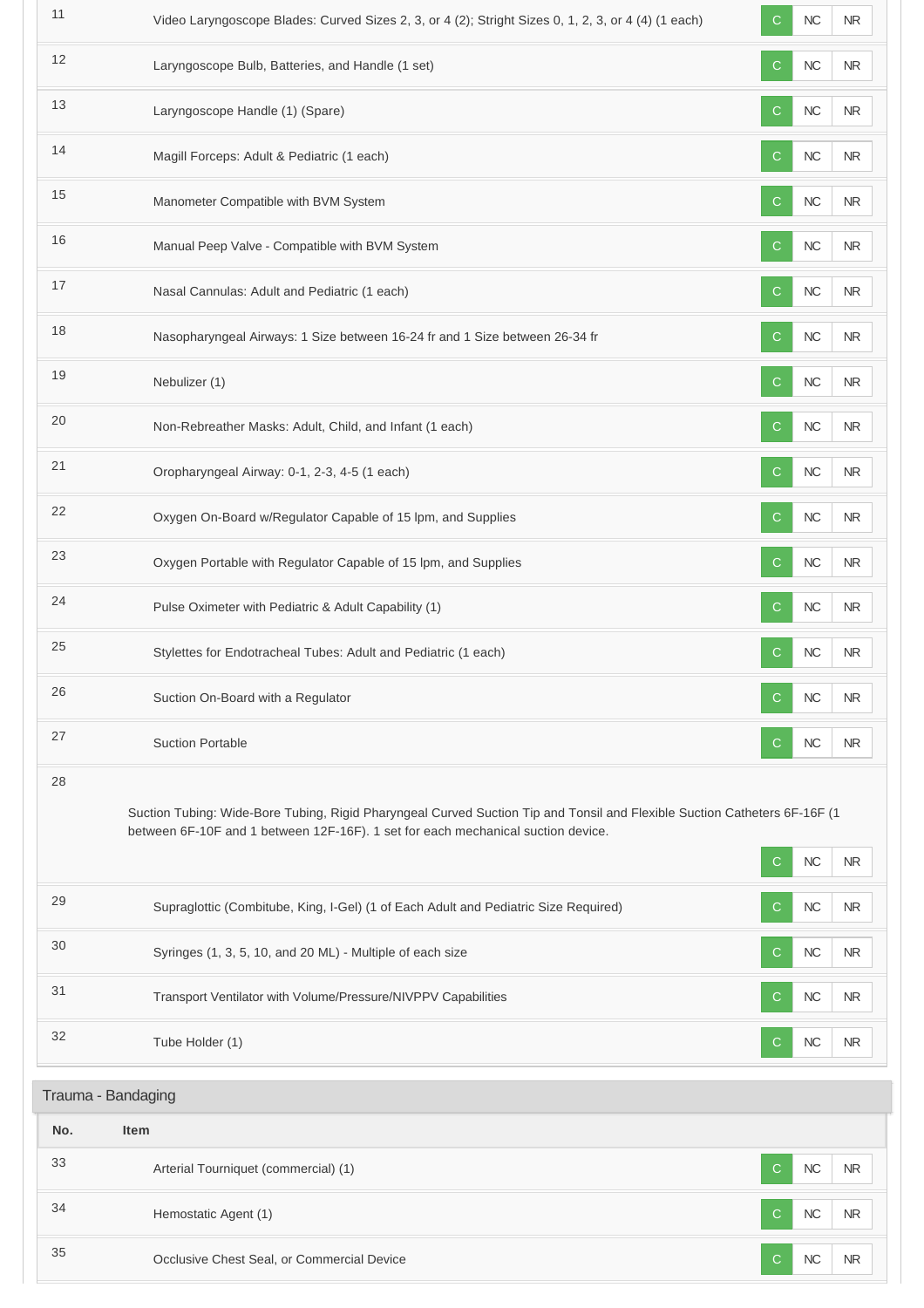36 Sterile Sheets C NC NR

| Trauma - Splinting     |                                                                                                   |              |      |            |
|------------------------|---------------------------------------------------------------------------------------------------|--------------|------|------------|
| No.                    | Item                                                                                              |              |      |            |
| 37                     | Cervical Immobilizers: Infant, Child, Adult (1 each)                                              | $\mathsf{C}$ | $NC$ | <b>NR</b>  |
| 38                     | Pelvic Binder (Commercially Approved FDA Device) (1)                                              | C            | $NC$ | <b>NR</b>  |
| <b>IV Requirements</b> |                                                                                                   |              |      |            |
| No.                    | Item                                                                                              |              |      |            |
| 39                     | 14 Gauge Needle at Least Three Inches or Commercial Device for Pleural Decompression              | C.           | $NC$ | <b>NR</b>  |
| 40                     | Alcohol Wipes (12)                                                                                | $\mathsf{C}$ | $NC$ | <b>NR</b>  |
| 41                     | Extension Set (2)                                                                                 | C            | $NC$ | <b>NR</b>  |
| 42                     | <b>Filter Needles</b>                                                                             | $\mathsf{C}$ | $NC$ | <b>NR</b>  |
| 43                     | <b>Fluid Warmer</b>                                                                               | $\mathsf{C}$ | $NC$ | NR         |
| 44                     | IM Needles - Sizes Suitable for Pediatric and Adult Patients                                      | C            | $NC$ | <b>NR</b>  |
| 45                     | Injection Supplies - Sizes Suitable for Pediatrics and Adults                                     | C            | $NC$ | <b>NR</b>  |
| 46                     | IO Drill Device                                                                                   | $\mathsf{C}$ | $NC$ | <b>NR</b>  |
| 47                     | IO Supplies: Adult and Pediatric (1 each)                                                         | C            | $NC$ | <b>NR</b>  |
| 48                     | IV Catheters- Sizes 24-18 Gauge (Range of 4 Sizes with at least 1 smaller than 20 Gauge) (2 each) | C            | NC   | <b>NR</b>  |
| 49                     | IV Solution and Supplies Secured                                                                  | C            | $NC$ | NR         |
| 50                     | IV Administration Set: Macro Drip (4)                                                             | C            | $NC$ | <b>NR</b>  |
| 51                     | IV Infusion Pumps Sufficient to Maintain a Minimum of 3 Simultaneous Infusions                    | C            | $NC$ | NR         |
| 52                     | IV Fluids: 3 Liters of Crystalloid Sloution, 250 ML of D5W                                        | C            | $NC$ | <b>NR</b>  |
|                        | *IV Fluids Filled by:                                                                             |              |      |            |
| C                      | Hospital C Wholesale                                                                              |              |      |            |
|                        | *Hospital or Wholesaler Name:                                                                     |              |      |            |
| Sample                 |                                                                                                   |              |      |            |
|                        | *If Obtained through Wholesaler - Tracking Log?                                                   |              |      |            |
| Yes<br>G.              | <b>C</b> Not Wholesale<br>$\circ$ No                                                              |              |      |            |
|                        | *First Expiration Date of Fluids:                                                                 |              |      |            |
| Sample                 |                                                                                                   |              |      |            |
| 53                     | Needles - Various Sizes                                                                           | C.           | $NC$ | <b>NR</b>  |
| 54                     | Pressure bags                                                                                     | $\mathbf{C}$ | NC   | ${\sf NR}$ |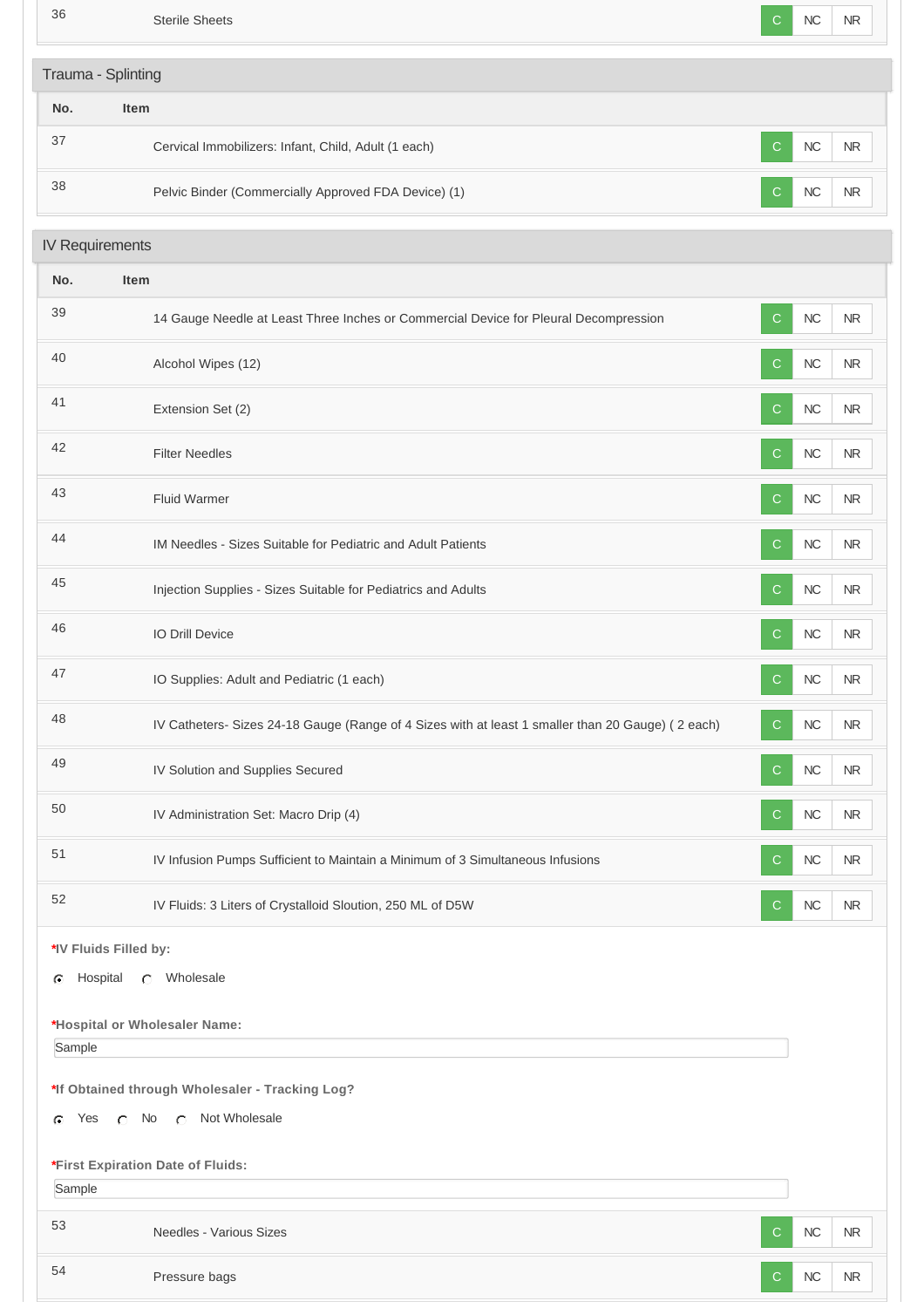| 55                          | Tourniquets (2)                                                                                                        | $\mathsf{C}$ | NC         | <b>NR</b>  |  |
|-----------------------------|------------------------------------------------------------------------------------------------------------------------|--------------|------------|------------|--|
| Drug Package                |                                                                                                                        |              |            |            |  |
| No.                         | Item                                                                                                                   |              |            |            |  |
| 56                          | Drug Package in Climate Controlled Area                                                                                | $\mathsf{C}$ | ${\sf NC}$ | <b>NR</b>  |  |
| 57                          | Drug Package Locked and Secured                                                                                        | C            | NC         | $\sf NR$   |  |
| 58                          | Drug Package Sealed                                                                                                    | $\mathsf{C}$ | ${\sf NC}$ | $\sf NR$   |  |
| *Hospital Filled By:        |                                                                                                                        |              |            |            |  |
| Sample                      |                                                                                                                        |              |            |            |  |
| *Date Filled:               |                                                                                                                        |              |            |            |  |
| Sample                      |                                                                                                                        |              |            |            |  |
| *Expiration Date:<br>Sample |                                                                                                                        |              |            |            |  |
|                             |                                                                                                                        |              |            |            |  |
| 59                          | Drug Package: Proof of Acquisition for additional Non-Sealed Medication through Hospital Pharmacy                      | $\mathsf{C}$ | NC         | <b>NR</b>  |  |
|                             | *Physician Filled By:                                                                                                  |              |            |            |  |
| Sample                      |                                                                                                                        |              |            |            |  |
| *Date Filled:               |                                                                                                                        |              |            |            |  |
| Sample                      |                                                                                                                        |              |            |            |  |
| *Expiration Date:           |                                                                                                                        |              |            |            |  |
| Sample                      |                                                                                                                        |              |            |            |  |
| 60                          | Drug Package that is not Expired                                                                                       | $\mathsf{C}$ | ${\sf NC}$ | $\sf NR$   |  |
| 61                          | MI-MEDIC Cards and Length Based Pediatric Dosing Tape                                                                  | $\mathbf C$  | $NC$       | <b>NR</b>  |  |
|                             | Cardiac Monitor/Defibrillator                                                                                          |              |            |            |  |
| No.                         | Item                                                                                                                   |              |            |            |  |
| 62                          | *12 Lead EKG                                                                                                           | $\mathbf C$  | ${\sf NC}$ | ${\sf NR}$ |  |
| 63                          | Cardiac Monitor that is Portable, Battery Operated and Operational. Includes Patient Cable, Electrodes, and ECG Paper. |              |            |            |  |
|                             |                                                                                                                        | $\mathbf C$  | ${\sf NC}$ | ${\sf NR}$ |  |
| *Type:                      |                                                                                                                        |              |            |            |  |
| Sample                      |                                                                                                                        |              |            |            |  |
| *Serial Number:             |                                                                                                                        |              |            |            |  |
| Sample                      |                                                                                                                        |              |            |            |  |
| 64                          | Means to Defibrillate Pediatric and Adult Patients. Per AHA adult pads can be used for pediatric patients.             | $\mathbf C$  | $NC$       | <b>NR</b>  |  |
| 65                          | Defibrillation Pads (2 sets)                                                                                           | $\mathbf C$  | $NC$       | <b>NR</b>  |  |
| 66                          | Invasive Line Capability (2)                                                                                           | $\mathbf C$  | ${\sf NC}$ | <b>NR</b>  |  |
|                             |                                                                                                                        |              |            |            |  |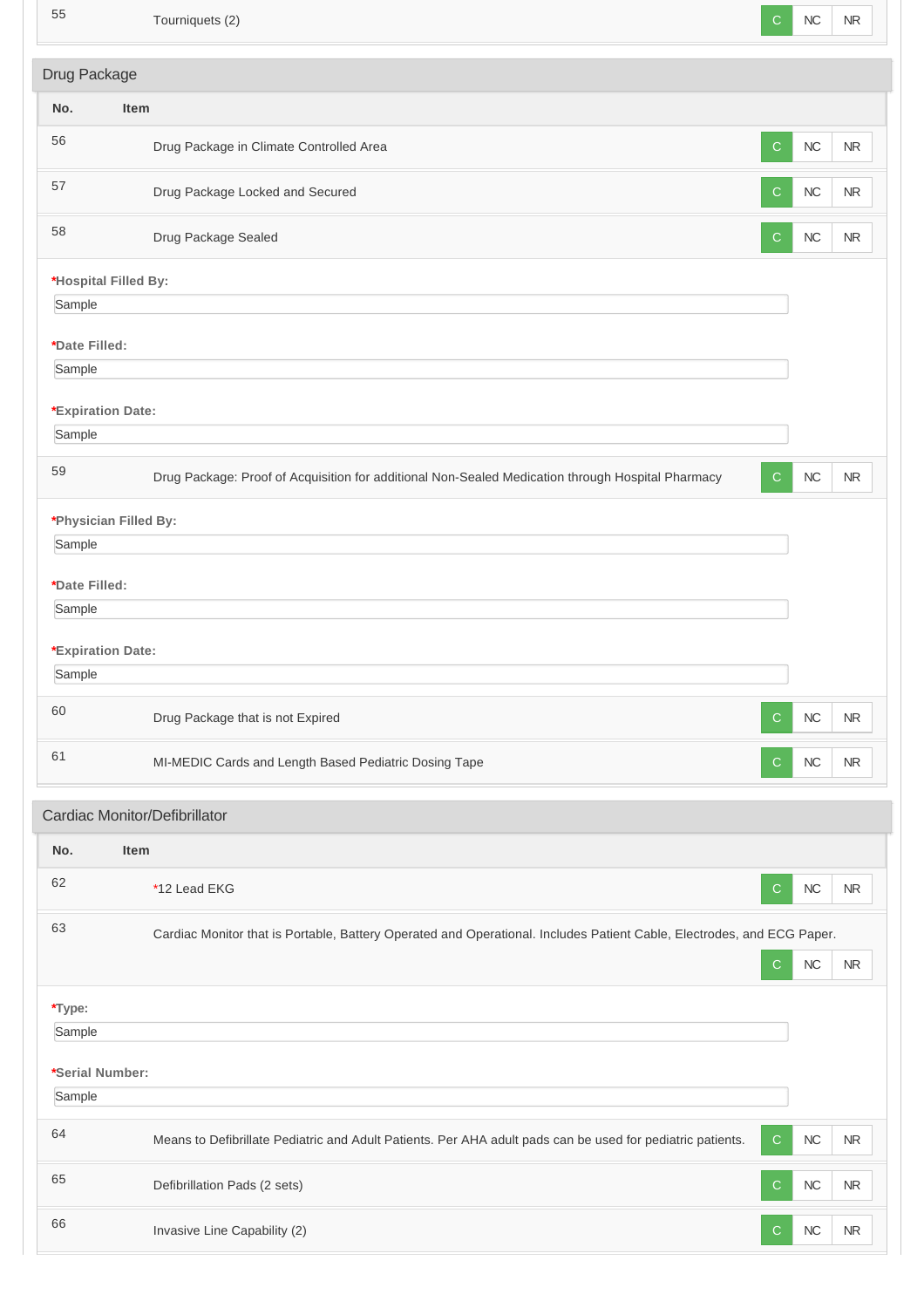|    |                          | $\mathcal{C}$ | NC        | <b>NR</b> |
|----|--------------------------|---------------|-----------|-----------|
| 68 | <b>Transvenous Pacer</b> | $\mathcal{C}$ | <b>NC</b> | <b>NR</b> |
| 69 | Wave Form EtCo2          | $\mathcal{C}$ | NC        | <b>NR</b> |

# Miscellaneous - PPE & Other

| No. | <b>Item</b>                                                                                                                                                                                                                                         |
|-----|-----------------------------------------------------------------------------------------------------------------------------------------------------------------------------------------------------------------------------------------------------|
| 70  | <b>NC</b><br>Alcohol-Based Hand Cleanser (Towlette, Spray, or Liquid) (1)<br><b>NR</b><br>С                                                                                                                                                         |
| 71  | Disinfectant Cleaner for Bloodborne Pathogens EPA Registered (for vehicle cleaning) (1)<br><b>NC</b><br><b>NR</b><br>С                                                                                                                              |
| 72  | <b>NC</b><br>Documentation Tools (Pens, Tablet, Run Forms)<br><b>NR</b><br>С                                                                                                                                                                        |
| 73  | <b>NC</b><br>Gloves Non-Latex (1 Box or Pouch of Each Size)<br><b>NR</b><br>С                                                                                                                                                                       |
| 74  | <b>NC</b><br>Helmets (One set for each crew member)<br><b>NR</b><br>С                                                                                                                                                                               |
| 75  | HEPA Respirator or N-95 Masks (One for each crew member)<br>NC<br><b>NR</b><br>С                                                                                                                                                                    |
| 76  | Personal Protection Equipment: Impervious Gown, Eye Protection (Full Peripheral Glasses, Goggles, or Face Shield), and Mask<br>(One for each caregiver). Surgical Masks (One for each crew member, and patient)<br><b>NC</b><br>N <sub>R</sub><br>С |
| 77  | NC<br>Sharps Container (Portable or fixed)<br><b>NR</b><br>С                                                                                                                                                                                        |
| 78  | Survival Kit - Signaling Mirror, Aerial Pyrotechnic or other Aerial Signaling Device, Fire Starting Device, Flashlight with Spare<br>Batteries, and 4 Survival Blankets<br><b>NC</b><br><b>NR</b><br>С                                              |

# Miscellaneous - Patient

| No.    | <b>Item</b>                                                                                                 |               |    |           |
|--------|-------------------------------------------------------------------------------------------------------------|---------------|----|-----------|
|        |                                                                                                             |               |    |           |
| 79     | Blankets (2) with 1 being a Thermal Absorbent Blanket, or Appropriate Heat-Reflective Material (adult size) |               |    |           |
|        |                                                                                                             | $\mathsf{C}$  | NC | <b>NR</b> |
| 80     | Blood Pressure Cuff and Sphygmomanometer : Infant, Child, Adult, and Large Adult (1 each)                   | C             | NC | <b>NR</b> |
| 81     | Child Restraint System-Size Appropriate (1)                                                                 | $\mathcal{C}$ | NC | <b>NR</b> |
| 82     | Cold Packs (2)                                                                                              | $\mathcal{C}$ | NC | <b>NR</b> |
| 83     | Emesis Container (1)                                                                                        | $\mathsf{C}$  | NC | <b>NR</b> |
| 84     | Glucometer or Blood Glucose Measuring Device with Reagent Strips                                            | $\mathsf{C}$  | NC | <b>NR</b> |
|        | *Expiration Date:                                                                                           |               |    |           |
| Sample |                                                                                                             |               |    |           |
| 85     | Hearing Protection for Patient                                                                              | C             | NC | <b>NR</b> |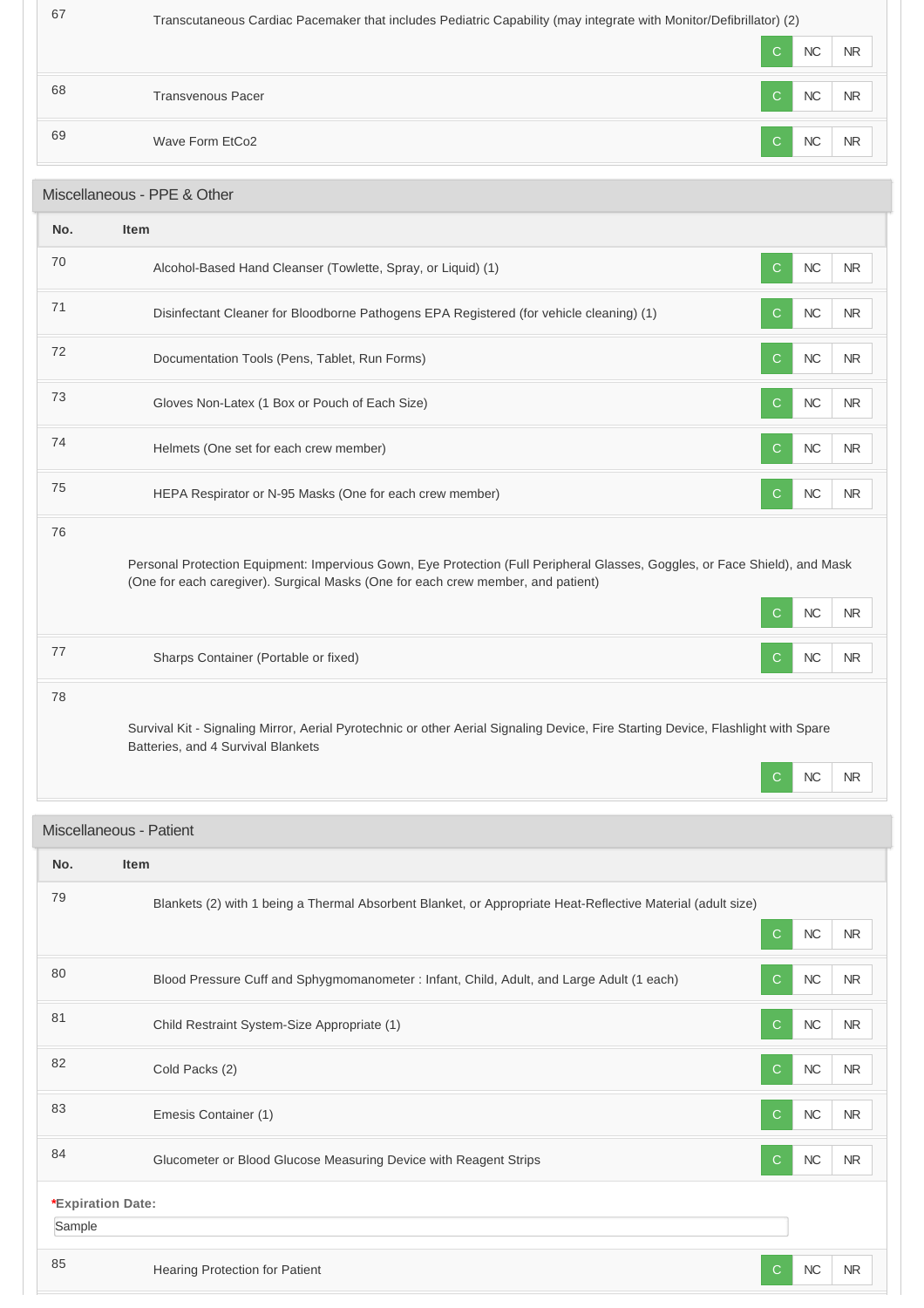| 86                | Heat Packs (2)                                                                                                                                        | $\mathsf{C}$ | NC         | <b>NR</b> |
|-------------------|-------------------------------------------------------------------------------------------------------------------------------------------------------|--------------|------------|-----------|
| 87                | Infant Thermal Cap (1)                                                                                                                                | $\mathsf{C}$ | $NC$       | <b>NR</b> |
| 88                | <b>NG Tubes</b>                                                                                                                                       | $\mathsf{C}$ | $NC$       | <b>NR</b> |
| 89                |                                                                                                                                                       |              |            |           |
|                   | OB Kit: Sterile Contents (1) - (4 x 4 Dressing, Sterile Scissors or other Cutting Utensil, Bulb Suction, Clamps for Cord, Sterile<br>Gloves, Blanket) |              |            |           |
|                   |                                                                                                                                                       | $\mathsf{C}$ | ${\sf NC}$ | <b>NR</b> |
| *Expiration Date: |                                                                                                                                                       |              |            |           |
| Sample            |                                                                                                                                                       |              |            |           |
| 90                | Stethoscope (1)                                                                                                                                       | $\mathsf{C}$ | ${\sf NC}$ | <b>NR</b> |
| 91                | Thermometer with Low Temperature Capability down to 86 Degrees (i.e. hypothermia) (1)                                                                 | $\mathsf{C}$ | $NC$       | <b>NR</b> |
|                   | Miscellaneous - Other Health & Safety Concerns                                                                                                        |              |            |           |

**Other Health and Safety Concerns:**

## Inspection Instructions

The findings from this inspection will be submitted to the Michigan Department of Health and Human Services (MDHHS) to determine compliance with requirements for licensure. This inspection form does not indicate licensure status. The MDHHS upon determination of compliance with applicable statutory and regulatory requirements and standards, will issue the license in accordance with Part 209 of the Public Health Code (PA368 of 1978), as amended.

Items on this inspection form checked "NC" indicates that the item was not clean, was missing, or non-functional at the time of this inspection, causing MDHHS to consider each applicable vehicle to be in violation of Part 209 of the Public Health Code (PA 368 of 1978), as amended. Non-sterile items must be clean and functional. Sterile items must be intact in their package, usable, integrity of package must not be compromised, and must not be expired.

## **Instructions for Required Corrections**

## *Non-Compliant (NC)*

- If MDHHS makes the determination that a vehicle is non-compliant with equipment items, the agency has 24 hours to bring the vehicle into compliance and notify MDHHS in writing, that the corrections were made. The vehicle may return to service with approval of MDHHS, provided MDHHS was notified in writing within 24 hours that corrections were made. A re-inspection may occur within 15 calendar days of MDHHS receiving such notification.
- A vehicle that is not brought into compliance within 24 hours from the time it was determined to be out of compliance due to missing equipment items, shall be removed from service immediately. A vehicle taken out of service due to non-compliance shall not respond or provide emergency assistance, or conduct inter-facility transfers. The vehicle may return to service with approval of MDHHS, provided MDHHS was notified in writing that corrections were made. A re-inspection may occur within 15 calendar days of MDHHS receiving such notification.
- If a life support vehicle remains out of compliance for more than 15 calendar days from the date of inspection, then the vehicle license shall be automatically revoked.

## *Other Licensure Issues*

- MDHHS may order a life support vehicle out of immediate service if it determines that the health, safey, and welfare of a patient may be in jeopardy due to non-compliance with equipment items, defective and non-functional equipment, or other applicable reasons. A notice of such action shall be issued to the life support agency by MDHHS based upon the deficiencies identified in the inspection report.
- A life support agency may immediately address potential violations during the inspection. The inspection report will reflect the action taken and MDHHS will consider that the indicator was met.

## **Documentation of completed corrections may be faxed or emailed to MDHHS**

## **Email: floryd@michigan.gov**

**Fax: 517-335-9434**